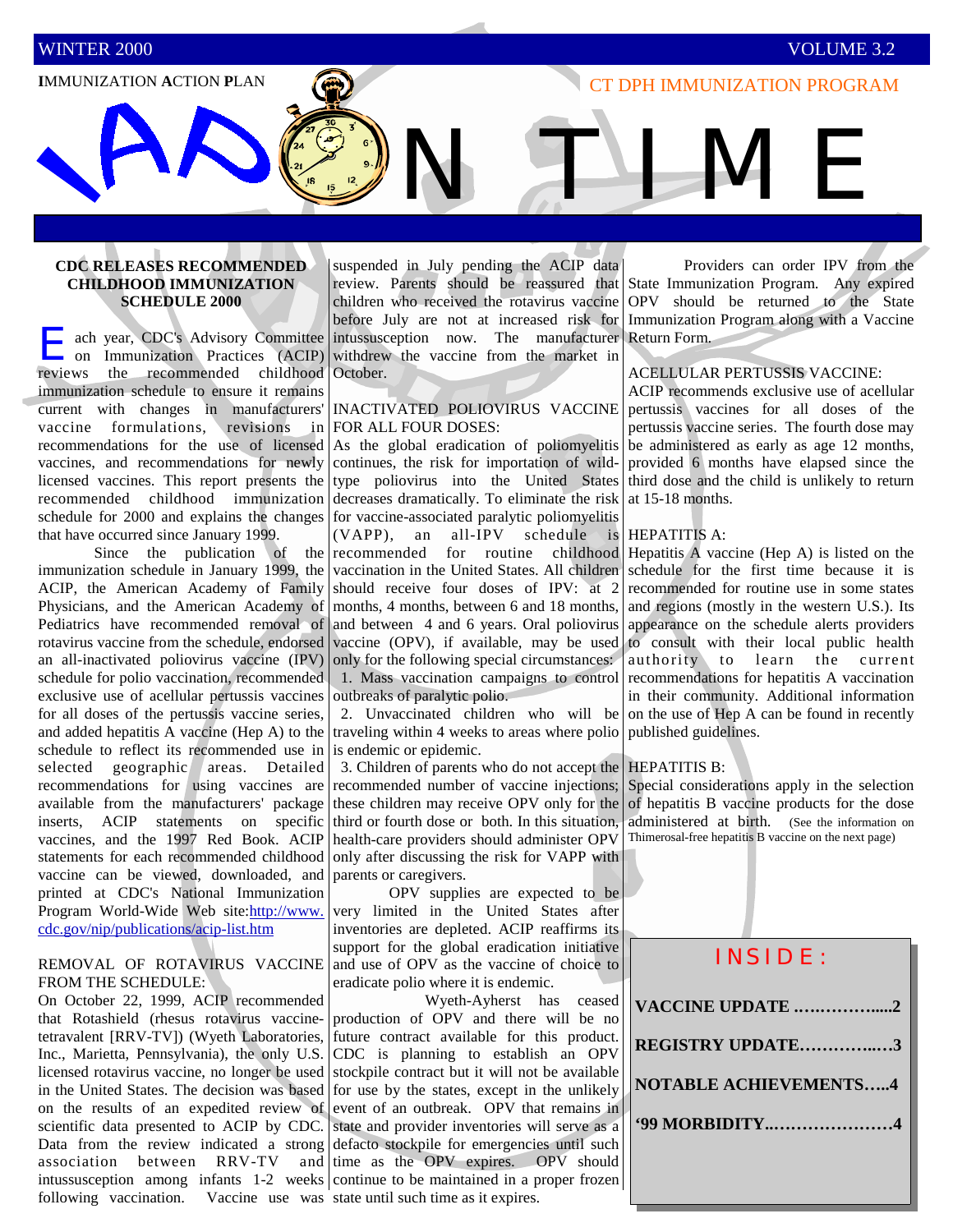#### **VACCINE UPDATE**

### **DAY CARE IMMUNIZATION REQUIREMENT CHANGES STATEWIDE**

he regulations updating the Day Care Immunization entry requirements have been approved by the Legislative Review Committee and are awaiting publication in the Connecticut Law Journal. The updated regulations are as follows: Effective immediately, all new enterers born after December 31, 1996 and who are >18 months of age are required to show proof of immunity to varicella for entry into licensed family day care homes, child day care centers, or group day care homes. In addition, all currently enrolled children born after December 31, 1996 and who are >18 months of age must show proof of immunity to varicella by late February, 2000 to remain in licensed day care or else have proof that they have an appointment to be vaccinated. Proof of immunity includes documentation of age-appropriate immunization (one dose given on or after the child's first birthday) or serologic evidence of past infection, or a statement signed by a physician, physician assistant, or advanced practice registered nurse indicating that the child has already had chickenpox based on family and/or medical history. Letters informing day care operators, pediatricians, and family practitioners of this change have recently been sent out by the Immunization and Day Care Licensing Programs.

## **Pending School Immunization Requirements for August 2000**

Current school immunization requirements in Connecticut are several years out of date with national recommendations. We began the regulatory process last year to bring them up to date with national recommendations for varicella, hepatitis B , and timing of a second dose of measles vaccine and the pre-school dose of DTaP and polio vaccines. In December 1999, the Connecticut Regulations Review Committee rejected the proposed changes for technical reasons. The committee will likely hear them again in February 2000. If they are passed, which seems likely, several important new requirements would go into effect in August 2000. Practitioners should anticipate these potential new requirements as they do school entry and 6th grade physicals now. The new requirements are likely to include: For 7th grade entry:

1. Proof of immunity to varicella (same definition of proof of immunity as for day care entry)

2. Proof of either serologic evidence of infection with hepatitis B or receipt of at least one dose of hepatitis B vaccine.

For initial school entry (usually kindergarten):

1. Proof of having received 2 doses of measles containing vaccine;

2. Proof of having received a dose of DTaP vaccine and a dose of polio vaccine between the date of the 4th birthday and the date of school entry.

## **New Vaccine Information Statements**

Effective January 1, 2000, any health care provider administering polio vaccine (either IPV or OPV) is required by federal law to give the patient, or in the case of a child, the parent or legal guardian, a copy of the vaccine information sheet dated 1/1/2000, titled "Polio Vaccine: What You Need to Know". In addition, if OPV is being administered, a copy of the OPV supplemental vaccine information sheet titled "Oral Polio Vaccine: What You Need to Know" must be given. These new polio statements replace previous versions dated 1/1/99 and 2/6/97 and must be given each time a vaccine is administered. To obtain a camera-ready copy of this new polio VIS, at present, we can only assure a supply sufficient to begin go to: http://www.immunize.org/vis/ipv-00.pdf or contact the State immunizing children born November 1, 1999 or more recently. It is Immunization Program.

 The CDC has published a 28 page booklet titled "What You Need To Know about Vaccine Information Statements." This document details the responsibilities of immunization providers regarding the use of Vaccine Information Statements (VIS's), and contains an informative question and answer section. In addition, the booklet includes a camera-ready copy of almost every VIS that CDC publishes. To order your free copy of this booklet, please call CDC's Information Center at (404) 639-8226 or download the test version (HTML format) of "What You Need to Know About Vaccine Information Statements" (copies of the VIS's not included) from the IAC's website at: http://www.immunize.org

# **ANNOUNCEMENT!!!**

# CDC's SATELLITE BROADCAST:

# *EPIDEMIOLOGY & PREVENTION OF VACCINE-PREVENTABLE DISEASES*

WILL BE ON MAR. 23, MAR. 30, APR. 6, & APR. 13

12:00 PM TO 3:30 PM

*Call the State Immunization Program at (860) 509-7929 for the location nearest you* 

## **Thimerosal-free Hepatitis B Vaccine**

In an effort to reduce involuntary exposure to mercury in newborns and infants, vaccine manufacturers are moving to eliminate thimerosal from vaccines routinely administered to children. This process takes time, as Food and Drug Administration (FDA) approval is needed for new formulations of previously approved vaccines which use alternative preservatives and/or stabilizers.

 The FDA recently licensed a single-antigen preservative-free hepatitis B vaccine (Recombivax HB manufactured by Merck). With the approval of a preservative-free hepatitis B vaccine, **the Advisory Committee on Immunization Practices (ACIP), the American Academy of Pediatrics (AAP), and the American Academy of Family Physicians (AAFP) officially recommend a return to routine hepatitis B vaccination policies for all newborn infants** in hospitals in which these policies and practices have been discontinued.

 Although the State Immunization Program has been and will continue to supply a hepatitis B vaccine formulation that contains thimerosal (Engerix-B manufactured by SmithKline Beecham), we have now procured thimerosal-free Recombivax and are able to make it available to you. **Hospital neonatal units can now resume ordering hepatitis B vaccine from the State Immunization Program to vaccinate newborns before discharge from the hospital.** The presence of thimerosal in hepatitis B vaccine was only a concern for infants less than 6 months of age. Rather than wait until they are 6 months old, health care providers may want to now initiate immunization of infants who were born since July 1999 when hepatitis B administration of infants was halted. Because production and, thus, supplies of thimerosal-free hepatitis B vaccine are limited *(Continued on page 3)*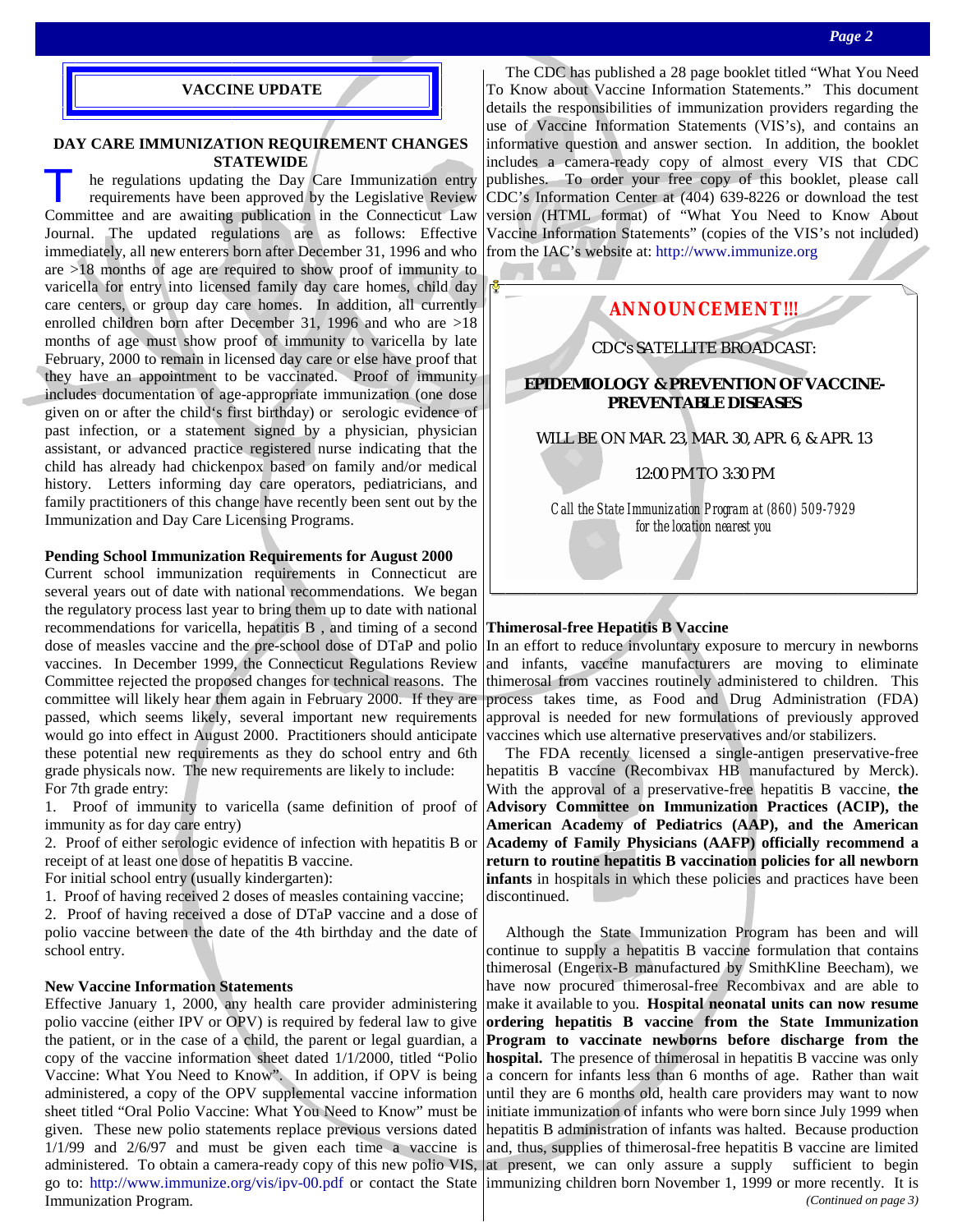expected that production will soon increase and that a second thimerosal-free product will be available in the near future. **Thus, at this time, thimerosal-free hepatitis B vaccine should only be ordered to re-initiate newborn vaccination or to initiate outpatient vaccination of infants born November 1, 1999 or more recently.** 

 The State Immunization Program will continue to maintain supplies of thimerosal-containing hepatitis B vaccine (Engerix-B) for the time being. **Any child at least 6 months of age as well as adolescents through 18 years of age can continue to receive thimerosal containing hepatitis B vaccine (Engerix-B).** 

# **REGISTRY UPDATE**

rogress with the statewide immunization registry (CIRTS) is ongoing as registry staff continue to install the old version of the software in many areas of the state. Eventually, the new software will be installed to replace the old system. In the meantime, practices which have already chosen to connect with the old system will have the benefit of having a head start on tracking children in their practice. Virtually all 16 IAP sites in the state are on-line with CIRTS. These include local health departments and VNA's. The IAP coordinators in these sites will continue to use this old version of the software until the new version is ready.

 Once on line with the new system, immunization providers can look forward to the following benefits:

- Identifying children who are behind in their immunizations;
- Automatically generate follow-up reminder notices to parents of children who are behind;
- Print out immunization histories on patients who transfer from one practice to another resulting in fewer calls to previous providers;
- Electronically print out immunization histories on officialschool and daycare forms resulting in less time spent on manually filling out school and day care forms;
- Electronically order vaccines from the state and report inventory and doses administered based on the data entry of immunizations;
- Decrease the risk of over immunization;
- Determine the immunization coverage levels for children in their practice;
- Generate pre-appointment reminders to parents for upcoming scheduled immunizations.
- •

Any immunization provider who is interested in going on-line with the statewide immunization registry should contact the State Immunization Program.

# **CDC ISSUES NEW RECOMMENDATION ON VACCINATION OF COLLEGE STUDENTS AGAINST MENINGOCOCCAL DISEASE**

T he Advisory Committee on Immunization Practices (ACIP) now recommends that college students, particularly freshmen living in dormitories, be educated about meningococcal disease, the potential benefits of vaccination, and be provided access to the vaccine.

 In October 1999, the ACIP voted to recommend that those who provide medical care to college freshmen dormitory residents inform students and parents about meningococcal disease. In addition, they are encouraged to make the vaccine available to those who wish to reduce their risk of disease. Other undergraduate students wishing to reduce their risk of meningococcal disease can also choose to be vaccinated.

 The panel based its recommendation on recent studies showing that certain college students, particularly freshmen living in dormitories, have up to a 22-fold increased risk for meningitis. Cases of meningitis among teens and young adults 15 to 24 years of age, the age of most college students, have more than doubled since 1991. The disease strikes about 3,000 Americans each year and claims 300 lives. Between 100 and 125 meningitis cases occur on college campuses alone and as many as 15 students die from the disease.

 Meningococcal meningitis is a rare, but potentially fatal infection with early symptoms that resemble the flu, making diagnosis difficult. If not treated early, it can lead to swelling of the membrane surrounding the brain and spinal column resulting in severe permanent disabilities such as hearing loss, brain damage, seizures, limb amputation, and even death.

 Meningitis is transmitted through air droplets and by direct contact with infected persons. Most cases occur in late winter and early spring. Symptoms can include high fever, severe headache, stiff neck, confusion, nausea, vomiting, exhaustion and/or a rash.

 The meningococcal vaccine is effective against four strains of the bacteria that cause meningitis in the United States—types A, C, Y and W-135—which account for nearly two thirds of the meningitis cases among college-age students. As with any vaccine, vaccination for meningitis may not protect 100 percent of all susceptible individuals.

 For more information on the new ACIP recommendation and meningococcal meningitis, visit the National Immunization Program's website at http://www.cdc.gov/nip

## **CDC VACCINE SAFETY INITIATIVE**

 CDC/NIP will re-direct approximately \$4 million to begin a new vaccine safety initiative in 2000. The concept includes four activities. First, CDC hopes to contract with an independent outside organization to establish a panel of experts who will help assess the plausibility of vaccine safety allegations in a timely way. The panel will examine data and explore issues of causality, looking at possible connections between vaccination and serious adverse events. Second, CDC will improve health communication and educational tools for providers and parents. Third, more research will be conducted to better assess theories and claims involving a relationship between regressive autism and vaccines. Fourth, the Vaccine Adverse Event Reporting System (VAERS) will be enhanced to include more follow-up and investigation of reports of serious adverse reactions to vaccines.